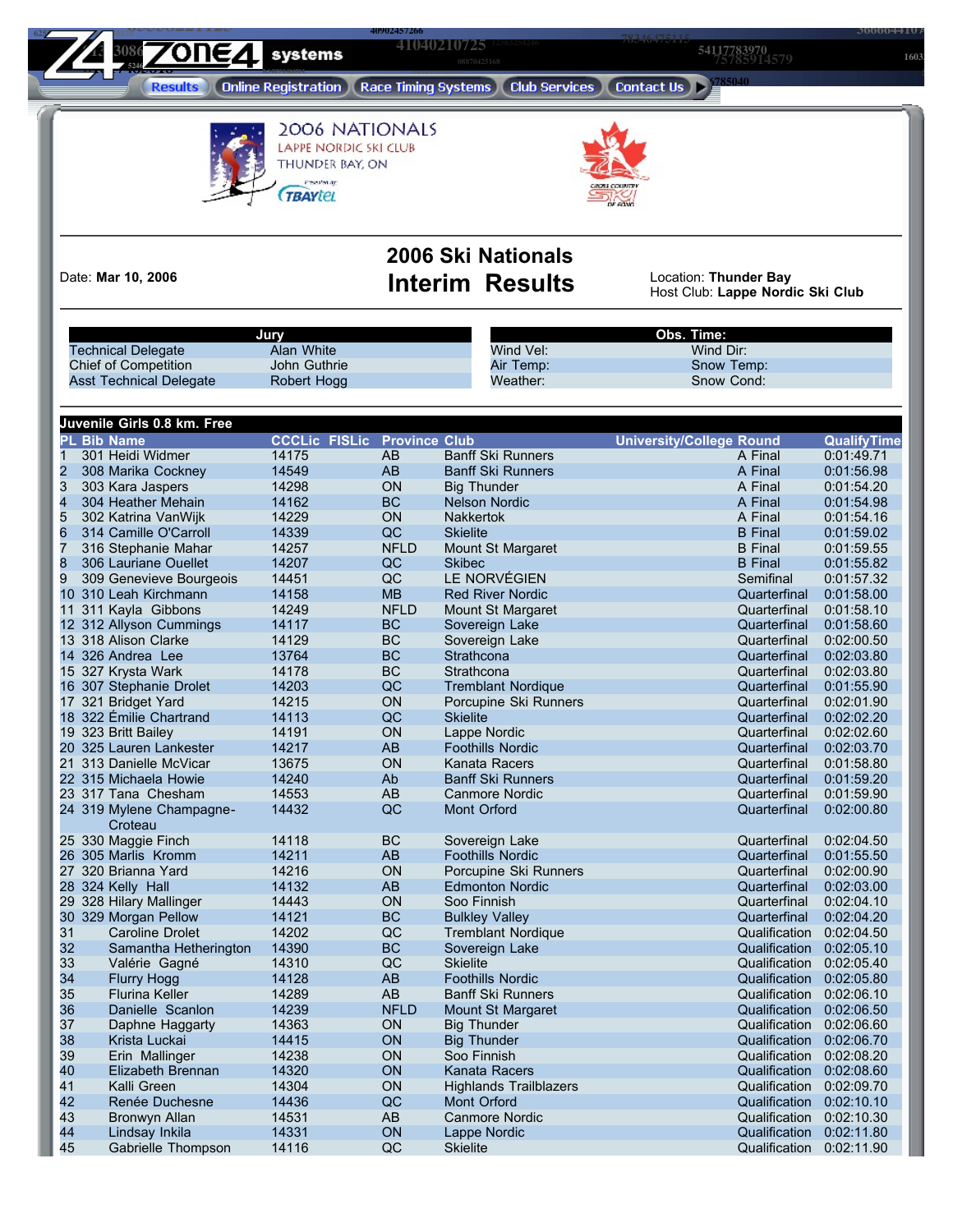| 46 | Chantal de Laplante | 14329 | <b>ON</b> | Porcupine Ski Runners   | Qualification 0:02:12.30 |  |
|----|---------------------|-------|-----------|-------------------------|--------------------------|--|
| 47 | Annie Boisvert      | 14376 | QC.       | Mont Ste Anne           | Qualification 0:02:13.80 |  |
| 48 | Sophie Harvey       | 13887 | QC        | Mont Ste Anne           | Qualification 0:02:14.40 |  |
| 49 | Tori Owen           | 14324 | AB        | <b>Foothills Nordic</b> | Qualification 0:02:15.20 |  |
| 50 | Alanna Hamilton     | 14378 | <b>ON</b> | <b>Big Thunder</b>      | Qualification 0:02:18.20 |  |
| 51 | Moira Haggarty      | 14538 | <b>ON</b> | <b>Big Thunder</b>      | Qualification 0:02:21.20 |  |

|                | Juvenile Boys 0.8 km. Free       |                                    |             |                               |                                 |                     |
|----------------|----------------------------------|------------------------------------|-------------|-------------------------------|---------------------------------|---------------------|
| PL             | <b>Bib Name</b>                  | <b>CCCLic FISLic Province Club</b> |             |                               | <b>University/College Round</b> | <b>QualifyTime</b>  |
| 1              | 331 Evan Bruce                   | 14055                              | AB          | <b>Banff Ski Runners</b>      | A Final                         | 0:01:34.32          |
| $\overline{c}$ | 335 Étienne Richard              | 14054                              | QC          | Mouski                        | A Final                         | 0:01:37.97          |
| $\frac{3}{4}$  | 336 Benjamin Hebert              | 14114                              | QC          | <b>Skielite</b>               | A Final                         | 0:01:38.98          |
|                | 333 Jérôme McEniry               | 14115                              | QC          | <b>Skielite</b>               | A Final                         | 0:01:36.99          |
| 5              | 337 Devin Ryan                   | 14224                              | ON          | <b>Big Thunder</b>            | <b>B</b> Final                  | 0:01:39.70          |
| 6              | 342 Tristan Flock                | 14159                              | <b>BC</b>   | Sovereign Lake                | <b>B</b> Final                  | 0:01:41.58          |
| 7              | 350 Anthony Laroche              | 14152                              | QC          | <b>Skibec</b>                 | <b>B</b> Final                  | 0:01:45.71          |
| 8              | 332 Philippe Duchesneau          | 14205                              | QC          | Mont Orford                   | <b>B</b> Final                  | 0:01:36.98          |
| 9              | 334 Jacob Heyden Thomas          | 14190                              | ON          | Georgian Bay Nordic           | Semifinal                       | 0:01:37.96          |
| 10             | 358 Greg Kilroy                  | 14386                              | ON          | North Bay Nordic              | Semifinal                       | 0:01:47.39          |
| 11             | 338 Jacob Porter                 | 13507                              | ON          | North Bay Nordic              | Quarterfinal                    | 0:01:40.53          |
| 12             | 339 Konrad Wiltmann              | 14138                              | ON          | Georgian Nordic               | Quarterfinal                    | 0:01:40.65          |
| 13             | 347 Jeremy Hecker                | 14336                              | <b>USA</b>  | Lappe Nordic                  | Quarterfinal                    | 0:01:44.42          |
| 14             | 356 Andrew Stewart-Jones         | 14472                              | QC          | Nakkertok (Quebec)            | Quarterfinal                    | 0:01:47.28          |
| 15             | 360 Kieran Baird                 | 14542                              | <b>MB</b>   | <b>Red River Nordic</b>       | Quarterfinal                    | 0:01:47.48          |
| 16             | 340 Mathieu Fortin               | 14403                              | QC          | <b>Tremblant Nordique</b>     | Quarterfinal                    | 0:01:40.85          |
| 17             | 344 Martin Lenes                 | 14134                              | AB          | <b>Banff Ski Runners</b>      | Quarterfinal                    | 0:01:43.14          |
| 18             | 345 Colin Abbott                 | 14227                              | YT          | Whitehorse                    | Quarterfinal                    | 0:01:43.63          |
| 19             | 348 Nansen Murray                | 14213                              | YT          | Whitehorse                    | Quarterfinal                    | 0:01:45.21          |
| 20             | 352 Alistair Hardy-Poirier       | 14184                              | BC          | <b>Nordic Racers</b>          | Quarterfinal                    | 0:01:46.34          |
| 21             | 346 Mitchel Samson               | 14258                              | <b>NFLD</b> | <b>Mount St Margaret</b>      |                                 | 0:01:44.10          |
| 22             |                                  |                                    |             |                               | Quarterfinal                    |                     |
|                | 351 Jonathan Winter              | 13511                              | ON          | North Bay Nordic              | Quarterfinal                    | 0:01:46.06          |
| 23             | 353 Patrick Stewart-Jones        | 14471                              | QC          | Nakkertok (Quebec)            | Quarterfinal                    | 0:01:46.53          |
| 24             | 354 Thomas Perron                | 14186                              | QC          | <b>Skibec</b>                 | Quarterfinal                    | 0:01:46.55          |
| 25             | 359 Todd Inkila                  | 14145                              | ON          | Lappe Nordic                  | Quarterfinal                    | 0:01:47.41          |
| 26             | 341 Vincent Poisson-Gagnon 14188 |                                    | QC          | <b>Skibec</b>                 | Quarterfinal                    | 0:01:41.08          |
| 27             | 343 Scott Gow                    | 14551                              | AB          | Rocky Mountain Racers         | Quarterfinal                    | 0:01:41.79          |
| 28             | 349 Aaron Gillmor                | 14546                              | AB          | <b>Rocky Mountain Racers</b>  | Quarterfinal                    | 0:01:45.53          |
| 29             | 355 Kurtis Wenzel                | 14552                              | AB          | <b>Rocky Mountain Racers</b>  | Quarterfinal                    | 0:01:47.11          |
| 30             | 357 Joey Burton                  | 14148                              | BC          | Overlander                    | Quarterfinal                    | 0:01:47.37          |
| 31             | Sean Mercer                      | 14316                              | ON          | <b>Highlands Trailblazers</b> | Qualification                   | 0:01:47.60          |
| 32             | Stephen Morson                   | 13715                              | BC          | Strathcona                    | Qualification                   | 0:01:47.93          |
| 33             | Jordan Cascagnette               | 14334                              | ON          | <b>Team Hardwood</b>          | Qualification                   | 0:01:48.47          |
| 34             | Sean Korzeniewski                | 14296                              | ON          | <b>Team Hardwood</b>          | Qualification                   | 0:01:48.60          |
| 35             | Andrew Barbeau                   | 14543                              | ON          | Soo Finnish                   | Qualification                   | 0:01:49.32          |
| 36             | Ryan Reid                        | 14264                              | AB          | <b>Edmonton Nordic</b>        | Qualification 0:01:50.00        |                     |
| 37             | Eric Holdyk                      | 14125                              | <b>BC</b>   | <b>Bulkley Valley</b>         | Qualification                   | 0:01:50.81          |
| 38             | David Rennie                     | 14243                              | ON          | <b>Nakkertok</b>              | Qualification                   | 0:01:51.31          |
| 39             | Ben Vanbiesbrouck                | 14476                              | ON          | Soo Finnish                   | Qualification 0:01:52.23        |                     |
| 40             | Steffan Lloyd                    | 14503                              | QC          | Nakkertok (Quebec)            | Qualification 0:01:52.98        |                     |
| 41             | <b>Kyle Power</b>                | 14517                              | <b>NFLD</b> | <b>Menihek Nordic</b>         | Qualification                   | 0:01:53.28          |
| 42             | Francis Poisson-Gagnon           | 14187                              | QC          | <b>Skibec</b>                 | Qualification 0:01:53.68        |                     |
| 43             | Nansen Weber                     | 14366                              | QC          | Nakkertok (Quebec)            | Qualification 0:01:55.01        |                     |
| 44             | Kurt DeFreitas                   | 14388                              | AB          | Foothills Nordic              | Qualification 0:01:55.07        |                     |
| 45             | David Gibb                       | 14146                              | <b>BC</b>   | <b>Bulkley Valley</b>         | Qualification 0:01:55.65        |                     |
| 46             | Gabe Viljakainen                 | 14430                              | ON          | <b>Big Thunder</b>            | Qualification                   | 0:01:56.52          |
| 47             | Lachlan Armstrong                | 14222                              | ON          | <b>Big Thunder</b>            | Qualification                   | 0:01:56.82          |
| 48             | Lucas Jungmann                   | 14550                              | AB          | <b>Canmore Nordic</b>         | Qualification 0:01:56.95        |                     |
| 49             | Rick - Paul Skvaridlo            | 14488                              | QC          | <b>Athletic Directions QC</b> | Qualification                   | 0:01:57.12          |
| 50             | Sam Loud                         | 14330                              | ON          | Lappe Nordic                  | Qualification 0:01:57.12        |                     |
| 51             | Luke Hibbard                     | 14554                              | AB          | <b>Canmore Nordic</b>         | Qualification                   | 0:01:57.72          |
| 52             | Nathan Kirby                     | 14212                              | ON          | <b>Kanata Racers</b>          | Qualification                   | 0:01:58.64          |
| 53             | <b>BJ Thompson</b>               | 14312                              | ON          | <b>Team Hardwood</b>          | Qualification                   | 0:01:58.87          |
| 54             | Paul Hoogstraten                 | 14548                              | AB          | <b>Foothills Nordic</b>       | Qualification                   | 0:01:59.27          |
|                |                                  |                                    |             |                               |                                 | 0:01:59.56          |
| 55             | Spencer Hogan                    | 14420                              | ON          | Soo Finnish                   | Qualification                   |                     |
| 56             | Jimmy Gunka                      | 14417                              | ON          | <b>Big Thunder</b>            | Qualification                   | 0:02:05.45          |
| 57             | Petri Bailey                     | 14333                              | ON          | Lappe Nordic                  | Qualification                   | 0:02:07.88          |
| 58             | Leon Haggarty                    | 14539                              | ON          | <b>Big Thunder</b>            | Qualification                   | 0:02:18.62<br>$***$ |
| <b>DNS</b>     | <b>Nicholas Petch</b>            | 14166                              | <b>BC</b>   | Overlander                    | Qualification                   | $***$               |
| <b>DNS</b>     | Alec Chaplin                     | 14245                              | <b>BC</b>   | Overlander                    | Qualification                   |                     |
|                |                                  |                                    |             |                               |                                 |                     |
|                | Junior Girls 1.1 km. Free        |                                    |             |                               |                                 |                     |

| <b>PL</b> Bib Name |       |            | <b>CCCLic FISLic Province Club</b> |                         | University/College Round | <b>QualifyTime</b> |
|--------------------|-------|------------|------------------------------------|-------------------------|--------------------------|--------------------|
| 362 Hannah Perry   | 13443 | 3105086 AB |                                    | <b>Foothills Nordic</b> | A Final                  | 0:02:49.49         |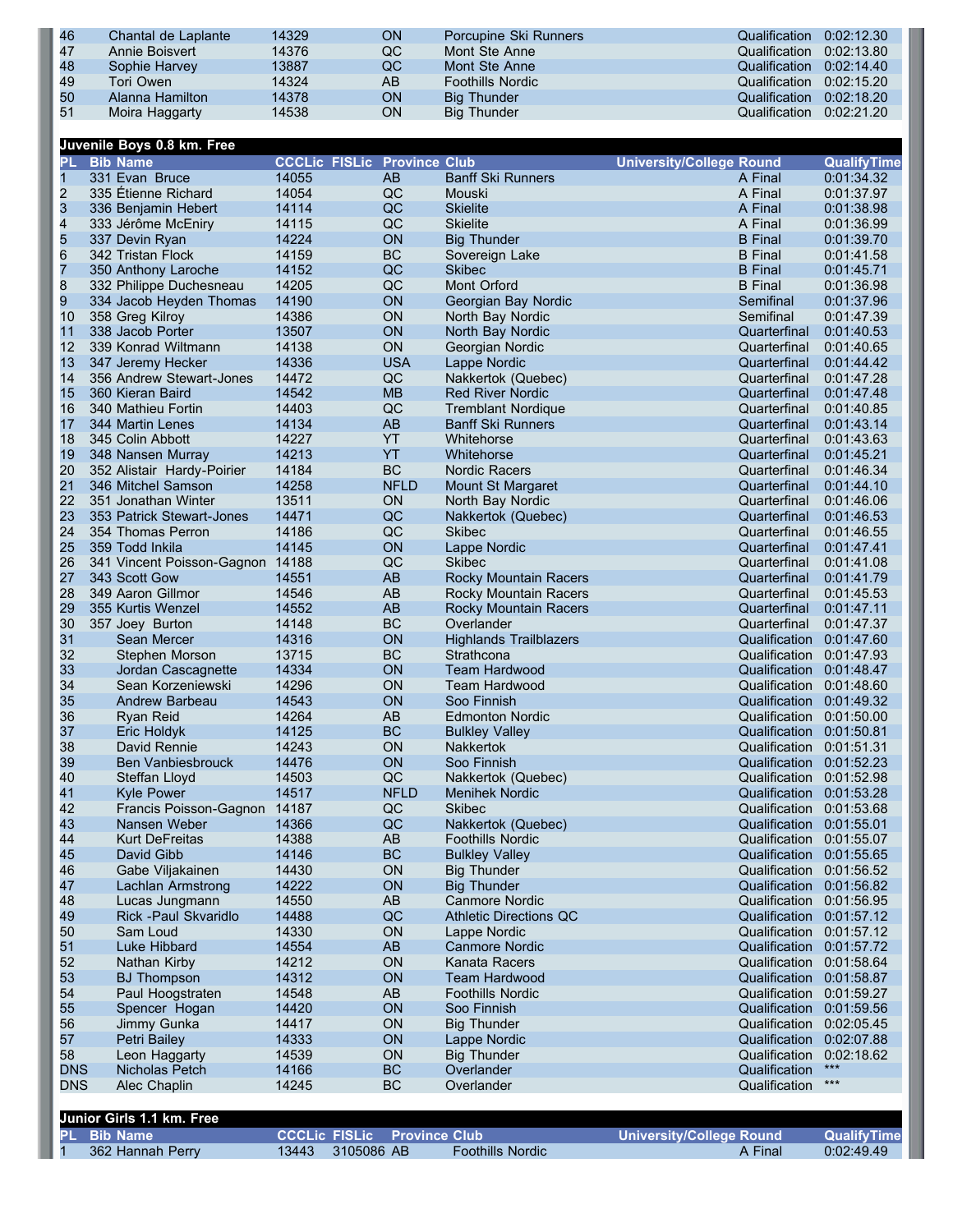| $\overline{2}$  | 361 Sara Hewitt                      | 13450 | 3105080 AB |             | <b>Foothills Nordic</b>       |                          | A Final                  | 0:02:49.24 |
|-----------------|--------------------------------------|-------|------------|-------------|-------------------------------|--------------------------|--------------------------|------------|
| 3               | 364 Alysson Marshall                 | 13482 | 3105084 BC |             | <b>Larch Hills</b>            | Okanagan College A Final |                          | 0:02:51.52 |
| 4               | 365 Alana Thomas                     | 13353 |            | <b>ON</b>   | <b>Team Hardwood</b>          |                          | A Final                  | 0:02:52.19 |
| 5               | 370 Bryn Knight                      | 13572 |            | YT          | Whitehorse                    |                          | <b>B</b> Final           | 0:02:57.62 |
| $\frac{6}{7}$   | 367 Maryse L'Heureux                 | 13635 |            | QC          | <b>Skielite</b>               |                          | <b>B</b> Final           | 0:02:54.19 |
|                 | 368 Erin Tribe                       | 13652 |            | ON          | <b>Team Hardwood</b>          |                          | <b>B</b> Final           | 0:02:54.28 |
| 8               | 382 Elise O'Carroll                  | 13687 |            | QC          | <b>Skielite</b>               |                          | <b>B</b> Final           | 0:03:06.56 |
| 9               | 363 Natasha Kullas                   | 13079 | 3105082 ON |             | Porcupine Ski Runners         |                          | Semifinal                | 0:02:51.07 |
| 10              | 366 Julie Porter                     | 13760 |            | <b>ON</b>   | Laurentian Nordic             | Laurentian U             | Semifinal                | 0:02:53.58 |
| 11              | 369 Renee White                      | 13567 |            | <b>NFLD</b> | <b>Mount St Margaret</b>      |                          | Quarterfinal             | 0:02:55.11 |
| 12              | 371 Clare Peacock                    | 13532 |            | <b>BC</b>   | <b>Black Jack</b>             |                          | Quarterfinal             | 0:02:59.05 |
| 13              | 374 Natasha Landry                   | 13363 |            | <b>NB</b>   | <b>Snow Bears</b>             |                          | Quarterfinal             | 0:03:02.37 |
| 14              | 378 Véronic Massicotte               | 13520 |            | ON          | Porcupine Ski Runners         |                          | Quarterfinal             | 0:03:03.00 |
| 15              | 385 Kaytlyn Faucon                   | 13505 |            | ON          | North Bay Nordic              |                          | Quarterfinal             | 0:03:07.82 |
| 16              | 372 Christina Groulx                 | 13503 |            | ON          | Lappe Nordic                  |                          | Quarterfinal             | 0:03:00.20 |
| 17              | 373 Mary Thompson                    | 13739 |            | ON          | <b>Team Hardwood</b>          |                          | Quarterfinal             | 0:03:01.59 |
| 18              | 376 Marita Cockburn                  | 13688 | 3105076 QC |             | Nakkertok (Quebec)            |                          | Quarterfinal             | 0:03:02.69 |
| 19              | 384 Virginie Pichard-Jolicoeur 13515 |       |            | QC          | Mont Ste Anne                 |                          | Quarterfinal             | 0:03:07.60 |
| 20              | 390 Jessica Dahn                     | 13379 |            | <b>NB</b>   | Wostawea                      |                          | Quarterfinal             | 0:03:09.48 |
| 21              | 375 Kelsey Dool                      | 13516 |            | ON          | Lappe Nordic                  |                          | Quarterfinal             | 0:03:02.51 |
| $\overline{22}$ | 380 Virginia Lehoux Gagnon           | 13680 |            | QC          | <b>Skielite</b>               |                          | Quarterfinal             | 0:03:04.64 |
| 23              | 383 Sydney VanLoon                   | 13618 |            | <b>BC</b>   | <b>Spud Valley</b>            |                          | Quarterfinal             | 0:03:06.86 |
| 24              | 387 Zoe Braul                        | 13756 |            | <b>BC</b>   | <b>Nordic Racers</b>          |                          | Quarterfinal             | 0:03:08.15 |
| 25              | 389 Talia Davidson                   | 14411 |            | ON          | <b>Team Hardwood</b>          |                          | Quarterfinal             | 0:03:09.39 |
| 26              | 377 Martha Sutton                    | 13752 |            | ON          | Porcupine Ski Runners         |                          | Quarterfinal             | 0:03:02.79 |
| 27              | 379 Emily Nishikawa                  | 13646 | 1305095 YT |             | Whitehorse                    |                          | Quarterfinal             | 0:03:03.73 |
| 28              | 381 Alana Snow                       | 13477 | 3105088 AB |             | <b>Foothills Nordic</b>       |                          | Quarterfinal             | 0:03:05.73 |
| 29              | 386 Kaley Drouin                     | 13734 |            | QC          | Fondeurs-Laurentides          |                          | Quarterfinal             | 0:03:08.02 |
| 30              | 388 Ketura Meyer                     | 13373 |            | AB          | <b>Foothills Nordic</b>       |                          | Quarterfinal             | 0:03:08.64 |
| 31              | Lisa Levesque                        | 13380 |            | <b>NB</b>   | Les Aventuriers               |                          | Qualification 0:03:10.21 |            |
| 32              | Allison Dodds                        | 14262 |            | <b>BC</b>   | Sovereign Lake                |                          | Qualification 0:03:12.35 |            |
| 33              | Ariane Carrier                       | 14169 |            | QC          | LE NORVÉGIEN                  |                          | Qualification 0:03:13.05 |            |
| 34              | <b>Katherine Hall</b>                | 13678 |            | ON          | Lappe Nordic                  |                          | Qualification 0:03:13.19 |            |
| 35              | <b>Lindsay Webster</b>               | 14380 |            | ON          | <b>Highlands Trailblazers</b> |                          | Qualification 0:03:14.87 |            |
| 36              | Julia Winter                         | 13530 |            | ON          | <b>Team Hardwood</b>          |                          | Qualification 0:03:16.80 |            |
| 37              | Lauren Stoot                         | 13677 |            | ON          | Lappe Nordic                  |                          | Qualification 0:03:18.58 |            |
| 38              | <b>Emilie Ouellet</b>                | 14208 |            | QC          | <b>Skibec</b>                 |                          | Qualification 0:03:18.74 |            |
| 39              | Jessica Blenkarn                     | 13590 |            | ON          | Kanata Racers                 |                          | Qualification 0:03:19.81 |            |
| 40              | Kaylie Iserhoff                      | 14404 |            | ON          | Porcupine Ski Runners         |                          | Qualification 0:03:21.15 |            |
| 41              | Alex Bell                            | 14544 |            | <b>MB</b>   | <b>Red River Nordic</b>       |                          | Qualification 0:03:27.76 |            |
| 42              | Laura Cazzola                        | 13681 |            | ON          | Team Hardwood                 |                          | Qualification 0:03:29.39 |            |
| 43              | Lindsay Argue                        | 14480 |            | <b>MB</b>   | <b>Red River Nordic</b>       |                          | Qualification 0:03:32.17 |            |
| 44              | Seija Grant                          | 13519 |            | ON          | Lappe Nordic                  |                          | Qualification 0:03:33.18 |            |
| <b>DNS</b>      | Jody Van Dorp                        | 13704 |            | ON          | Georgian Bay Nordic           |                          | Qualification            | ***        |
| <b>DNS</b>      | Julie McVicar                        | 13501 |            | ON          | Kanata Racers                 |                          | Qualification            | $***$      |
|                 |                                      |       |            |             |                               |                          |                          |            |

| <b>CCCLic FISLic</b><br><b>Province Club</b><br><b>PL Bib Name</b><br><b>University/College Round</b><br>3100120<br>391 Haakon Lenes<br>13609<br>AB<br><b>Banff Ski Runners</b><br>A Final<br>13497<br>3100118<br>2<br>392 Frédéric Touchette<br>QC<br>Mont Ste Anne<br>A Final<br>3<br>13480<br>397 Travis Comeau<br><b>ON</b><br>Lappe Nordic<br>A Final<br>QC<br>4<br>393 Julien Nury<br>13699<br><b>Skibec</b><br>A Final<br>5<br>401 François Bussière<br>13589<br>QC<br><b>Skibec</b><br><b>B</b> Final<br><b>YT</b><br>395 Ray Sabo<br>13429<br>6<br>Whitehorse<br><b>B</b> Final<br>402 Matthew Little<br>13708<br><b>ON</b><br>Laurentian Nordic<br><b>B</b> Final<br>13656<br>8<br>398 Brayden Jaspers<br><b>ON</b><br><b>Big Thunder</b><br><b>B</b> Final<br>9<br>394 Marc-Antoine Rancourt<br>13642<br>QC<br><b>Skibec</b><br>Semifinal<br>10 415 Matthew Cuddy<br>13531<br><b>ON</b><br>Soo Finnish<br>Semifinal<br>11 399 Len Valjas<br>13610<br>3100097<br><b>ON</b><br><b>Team Hardwood</b><br>Quarterfinal<br>12 403 Scott Sullivan<br>13718<br>3100131<br><b>ON</b><br><b>Big Thunder</b><br>Quarterfinal |                    |
|------------------------------------------------------------------------------------------------------------------------------------------------------------------------------------------------------------------------------------------------------------------------------------------------------------------------------------------------------------------------------------------------------------------------------------------------------------------------------------------------------------------------------------------------------------------------------------------------------------------------------------------------------------------------------------------------------------------------------------------------------------------------------------------------------------------------------------------------------------------------------------------------------------------------------------------------------------------------------------------------------------------------------------------------------------------------------------------------------------------------------|--------------------|
|                                                                                                                                                                                                                                                                                                                                                                                                                                                                                                                                                                                                                                                                                                                                                                                                                                                                                                                                                                                                                                                                                                                              | <b>QualifyTime</b> |
|                                                                                                                                                                                                                                                                                                                                                                                                                                                                                                                                                                                                                                                                                                                                                                                                                                                                                                                                                                                                                                                                                                                              | 0:02:18.02         |
|                                                                                                                                                                                                                                                                                                                                                                                                                                                                                                                                                                                                                                                                                                                                                                                                                                                                                                                                                                                                                                                                                                                              | 0:02:20.23         |
|                                                                                                                                                                                                                                                                                                                                                                                                                                                                                                                                                                                                                                                                                                                                                                                                                                                                                                                                                                                                                                                                                                                              | 0:02:24.01         |
|                                                                                                                                                                                                                                                                                                                                                                                                                                                                                                                                                                                                                                                                                                                                                                                                                                                                                                                                                                                                                                                                                                                              | 0:02:21.04         |
|                                                                                                                                                                                                                                                                                                                                                                                                                                                                                                                                                                                                                                                                                                                                                                                                                                                                                                                                                                                                                                                                                                                              | 0:02:25.41         |
|                                                                                                                                                                                                                                                                                                                                                                                                                                                                                                                                                                                                                                                                                                                                                                                                                                                                                                                                                                                                                                                                                                                              | 0:02:22.88         |
|                                                                                                                                                                                                                                                                                                                                                                                                                                                                                                                                                                                                                                                                                                                                                                                                                                                                                                                                                                                                                                                                                                                              | 0:02:26.06         |
|                                                                                                                                                                                                                                                                                                                                                                                                                                                                                                                                                                                                                                                                                                                                                                                                                                                                                                                                                                                                                                                                                                                              | 0:02:24.91         |
|                                                                                                                                                                                                                                                                                                                                                                                                                                                                                                                                                                                                                                                                                                                                                                                                                                                                                                                                                                                                                                                                                                                              | 0:02:22.19         |
|                                                                                                                                                                                                                                                                                                                                                                                                                                                                                                                                                                                                                                                                                                                                                                                                                                                                                                                                                                                                                                                                                                                              | 0:02:32.07         |
|                                                                                                                                                                                                                                                                                                                                                                                                                                                                                                                                                                                                                                                                                                                                                                                                                                                                                                                                                                                                                                                                                                                              | 0:02:25.03         |
|                                                                                                                                                                                                                                                                                                                                                                                                                                                                                                                                                                                                                                                                                                                                                                                                                                                                                                                                                                                                                                                                                                                              | 0:02:27.30         |
| 13 407 Luke Viljakainen<br>13753<br><b>ON</b><br><b>Big Thunder</b><br>Quarterfinal                                                                                                                                                                                                                                                                                                                                                                                                                                                                                                                                                                                                                                                                                                                                                                                                                                                                                                                                                                                                                                          | 0:02:28.64         |
| 14 411 Eric Groeneveld<br>14131<br><b>Banff Ski Runners</b><br>AB<br>Quarterfinal                                                                                                                                                                                                                                                                                                                                                                                                                                                                                                                                                                                                                                                                                                                                                                                                                                                                                                                                                                                                                                            | 0:02:31.04         |
| 15 416 Dougal Owen<br><b>Foothills Nordic</b><br>14154<br>AB<br>Quarterfinal                                                                                                                                                                                                                                                                                                                                                                                                                                                                                                                                                                                                                                                                                                                                                                                                                                                                                                                                                                                                                                                 | 0:02:32.47         |
| 16 404 Matthew Wylie<br><b>BC</b><br>13679<br>Sovereign Lake<br>Quarterfinal                                                                                                                                                                                                                                                                                                                                                                                                                                                                                                                                                                                                                                                                                                                                                                                                                                                                                                                                                                                                                                                 | 0:02:27.55         |
| 17 405 Georg Jalkotzy<br>13420<br>3100121<br>AB<br><b>Foothills Nordic</b><br>Quarterfinal                                                                                                                                                                                                                                                                                                                                                                                                                                                                                                                                                                                                                                                                                                                                                                                                                                                                                                                                                                                                                                   | 0:02:28.43         |
| LE NORVÉGIEN<br>18 408 Charles Brassard<br>14168<br>QC<br>Quarterfinal                                                                                                                                                                                                                                                                                                                                                                                                                                                                                                                                                                                                                                                                                                                                                                                                                                                                                                                                                                                                                                                       | 0:02:29.66         |
| 19 409 Alexandre Ruel<br>13701<br>QC<br><b>Skibec</b><br>Quarterfinal                                                                                                                                                                                                                                                                                                                                                                                                                                                                                                                                                                                                                                                                                                                                                                                                                                                                                                                                                                                                                                                        | 0:02:30.32         |
| 13932<br>AB<br><b>Banff Ski Runners</b><br>20 420 Gerard Garnier<br>Quarterfinal                                                                                                                                                                                                                                                                                                                                                                                                                                                                                                                                                                                                                                                                                                                                                                                                                                                                                                                                                                                                                                             | 0:02:34.27         |
| 13888<br>21 406 Camille Cheskey<br><b>ON</b><br><b>Highlands Trailblazers</b><br>Quarterfinal                                                                                                                                                                                                                                                                                                                                                                                                                                                                                                                                                                                                                                                                                                                                                                                                                                                                                                                                                                                                                                | 0:02:28.51         |
| 22 410 Gabriel Landry<br>13241<br>N <sub>B</sub><br>Snow Bears<br>Quarterfinal                                                                                                                                                                                                                                                                                                                                                                                                                                                                                                                                                                                                                                                                                                                                                                                                                                                                                                                                                                                                                                               | 0:02:30.75         |
| 23 413 Paul Benson<br>14160<br><b>MB</b><br><b>Red River Nordic</b><br>Quarterfinal                                                                                                                                                                                                                                                                                                                                                                                                                                                                                                                                                                                                                                                                                                                                                                                                                                                                                                                                                                                                                                          | 0:02:31.50         |
| 24 414 Greg Finch<br>BC<br>13682<br>Sovereign Lake<br>Quarterfinal                                                                                                                                                                                                                                                                                                                                                                                                                                                                                                                                                                                                                                                                                                                                                                                                                                                                                                                                                                                                                                                           | 0:02:31.83         |
| 13504<br>3100128<br>AB<br>25 419 Kevin Sandau<br><b>Foothills Nordic</b><br>Quarterfinal                                                                                                                                                                                                                                                                                                                                                                                                                                                                                                                                                                                                                                                                                                                                                                                                                                                                                                                                                                                                                                     | 0:02:34.01         |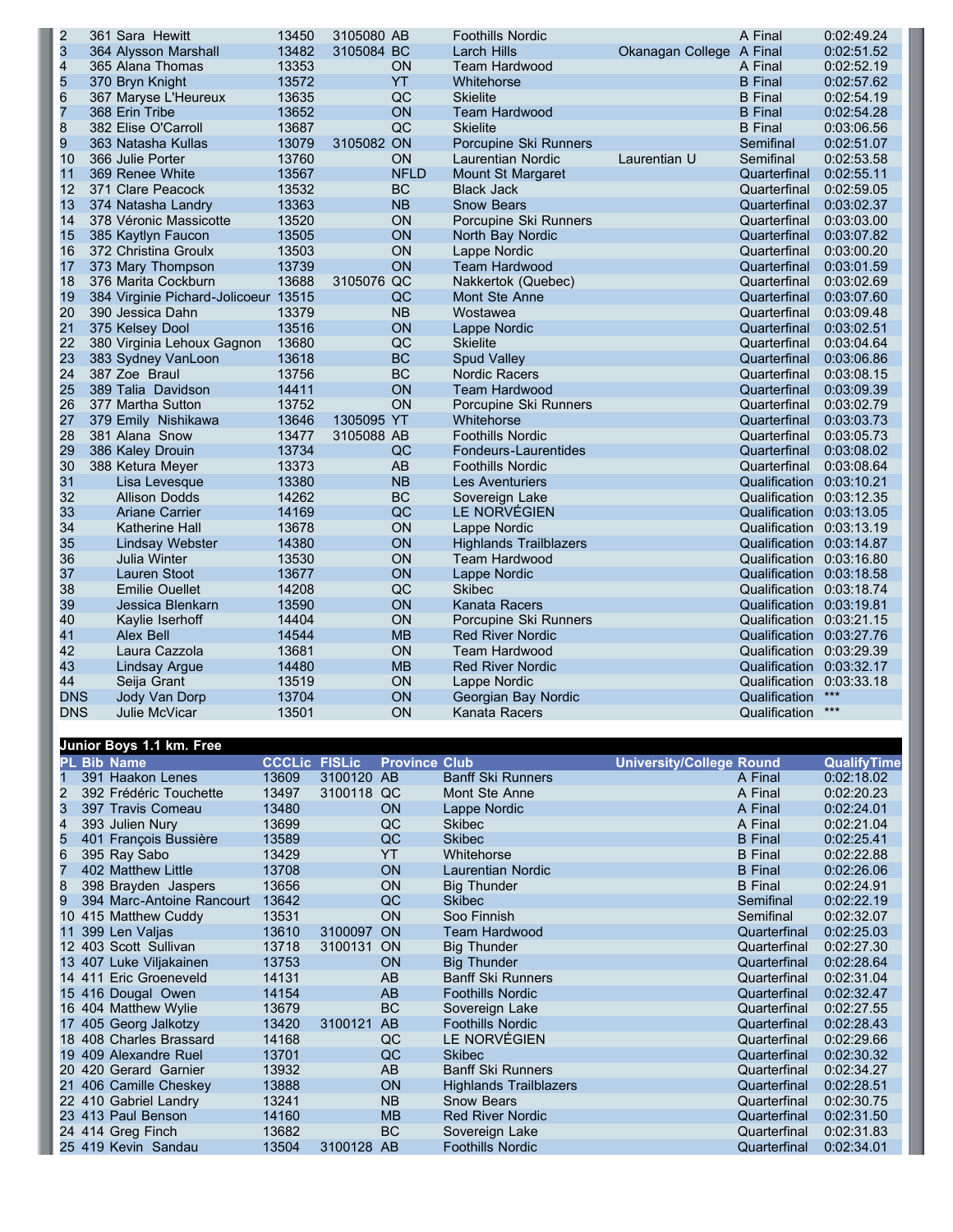| 13931<br><b>Banff Ski Runners</b><br>27 400 Jess Cockney<br>3100137 AB<br>Quarterfinal<br>28 412 Daniel Brown<br>13645<br><b>BC</b><br><b>Telemark XC</b><br>Quarterfinal<br>29 417 Aaron Barter<br>13744<br><b>ON</b><br><b>Nakkertok</b><br>Quarterfinal<br>QC<br>30 418 Tessum Weber<br>14082<br>Nakkertok (Quebec)<br>Quarterfinal<br>31<br>14209<br>ON<br>Georgian Bay Nordic<br><b>Matthias Purdon</b><br>Qualification<br>32<br><b>NFLD</b><br>14252<br><b>Blow Me Down</b><br>Michael Casey<br>Qualification<br>33<br>13771<br><b>MB</b><br>Vortex<br>lan Siemens<br>Qualification<br>34<br><b>BC</b><br>13674<br>Sovereign Lake<br>Patrick Egan<br>Qualification<br>35<br>14370<br>AB<br>Curtis Merry<br><b>Edmonton Nordic</b><br>Qualification<br><b>SK</b><br>36<br>13171<br><b>William Urton</b><br><b>Malamute Nordic</b><br>Qualification<br>37<br>13470<br><b>ON</b><br>Kieran Jones<br>Qualification<br><b>Nakkertok</b><br>38<br>ON<br>13759<br>Ghislain de Laplante<br>Porcupine Ski Runners<br>Qualification<br>39<br>QC<br>LE NORVÉGIEN<br>14167<br><b>Cedrick Bourgeois</b><br>Qualification<br>40<br>ON<br>13773<br><b>Highlands Trailblazers</b><br>Tim Hughes<br>Qualification<br>41<br>AB<br><b>Stuart Lodge</b><br>14541<br><b>Banff Ski Runners</b><br>Qualification<br>42<br>ON<br>13690<br>Qualification<br><b>Christopher Hamilton</b><br>Lappe Nordic<br>43<br>14352<br><b>ON</b><br><b>Nakkertok</b><br>Qualification<br>lan Scriver<br>44<br>QC<br>Louis-Charles Harvey-<br>14433<br>Mont Orford<br>Qualification<br>Collard<br>45<br>13695<br><b>ON</b><br>Georgian Bay Nordic<br>Qualification<br>Eric Braul<br>46<br>14223<br>AB<br><b>Foothills Nordic</b><br>Qualification<br>Peter Ostrom<br>QC<br>47<br>14151<br><b>Samuel Desrosiers</b><br><b>Skibec</b><br>Qualification<br>BC<br>48<br>13691<br>Alan Richards<br>Overlander<br>Qualification<br>AB<br>49<br>14309<br><b>Fraser Mills-Connery</b><br><b>Foothills Nordic</b><br>Qualification<br>QC<br>14438<br>50<br><b>Francis Morin</b><br><b>Mont Orford</b><br>Qualification<br>51<br>QC<br>13774<br>Simon Lamarche<br><b>Athletic Directions QC</b><br>Qualification<br>ON<br>52<br>14235<br>Aidan Lennie<br><b>Nakkertok</b><br>Qualification<br>53<br>13707<br>ON<br>David Endleman<br>Qualification<br>Laurentian Nordic<br>54<br>14137<br><b>SK</b><br><b>Keewetin Trottier</b><br>Qualification<br>La Ronge Ski Club<br>55<br>14197<br>QC<br><b>Vincent Veilleux</b><br>Mont Ste Anne<br>Qualification<br>56<br>AB<br>13928<br><b>Banff Ski Runners</b><br>Qualification<br><b>William Brooks</b><br>57<br>AB<br>14274<br><b>Tristan Allan</b><br><b>Canmore Nordic</b><br>Qualification<br>BC<br>58<br><b>Christopher Borchert</b><br>13676<br>Qualification<br>Sovereign Lake<br>59<br>14319<br><b>NB</b><br><b>Pierre White</b><br>Qualification<br><b>Snow Bears</b><br><b>BC</b><br>60<br><b>Abrial Seifried</b><br>14422<br><b>Kimberley Nordic</b><br>Qualification |  | 26 396 Michael Somppi | 13526 | <b>ON</b> | Lappe Nordic | Quarterfinal | 0:02:23.74 |
|-----------------------------------------------------------------------------------------------------------------------------------------------------------------------------------------------------------------------------------------------------------------------------------------------------------------------------------------------------------------------------------------------------------------------------------------------------------------------------------------------------------------------------------------------------------------------------------------------------------------------------------------------------------------------------------------------------------------------------------------------------------------------------------------------------------------------------------------------------------------------------------------------------------------------------------------------------------------------------------------------------------------------------------------------------------------------------------------------------------------------------------------------------------------------------------------------------------------------------------------------------------------------------------------------------------------------------------------------------------------------------------------------------------------------------------------------------------------------------------------------------------------------------------------------------------------------------------------------------------------------------------------------------------------------------------------------------------------------------------------------------------------------------------------------------------------------------------------------------------------------------------------------------------------------------------------------------------------------------------------------------------------------------------------------------------------------------------------------------------------------------------------------------------------------------------------------------------------------------------------------------------------------------------------------------------------------------------------------------------------------------------------------------------------------------------------------------------------------------------------------------------------------------------------------------------------------------------------------------------------------------------------------------------------------------------------------------------------------------------------------------------------------------------------------------------------------------------------------------------------------------------------------------------------------------------------------------------------------------------|--|-----------------------|-------|-----------|--------------|--------------|------------|
|                                                                                                                                                                                                                                                                                                                                                                                                                                                                                                                                                                                                                                                                                                                                                                                                                                                                                                                                                                                                                                                                                                                                                                                                                                                                                                                                                                                                                                                                                                                                                                                                                                                                                                                                                                                                                                                                                                                                                                                                                                                                                                                                                                                                                                                                                                                                                                                                                                                                                                                                                                                                                                                                                                                                                                                                                                                                                                                                                                                   |  |                       |       |           |              |              | 0:02:25.27 |
|                                                                                                                                                                                                                                                                                                                                                                                                                                                                                                                                                                                                                                                                                                                                                                                                                                                                                                                                                                                                                                                                                                                                                                                                                                                                                                                                                                                                                                                                                                                                                                                                                                                                                                                                                                                                                                                                                                                                                                                                                                                                                                                                                                                                                                                                                                                                                                                                                                                                                                                                                                                                                                                                                                                                                                                                                                                                                                                                                                                   |  |                       |       |           |              |              | 0:02:31.10 |
|                                                                                                                                                                                                                                                                                                                                                                                                                                                                                                                                                                                                                                                                                                                                                                                                                                                                                                                                                                                                                                                                                                                                                                                                                                                                                                                                                                                                                                                                                                                                                                                                                                                                                                                                                                                                                                                                                                                                                                                                                                                                                                                                                                                                                                                                                                                                                                                                                                                                                                                                                                                                                                                                                                                                                                                                                                                                                                                                                                                   |  |                       |       |           |              |              | 0:02:32.87 |
|                                                                                                                                                                                                                                                                                                                                                                                                                                                                                                                                                                                                                                                                                                                                                                                                                                                                                                                                                                                                                                                                                                                                                                                                                                                                                                                                                                                                                                                                                                                                                                                                                                                                                                                                                                                                                                                                                                                                                                                                                                                                                                                                                                                                                                                                                                                                                                                                                                                                                                                                                                                                                                                                                                                                                                                                                                                                                                                                                                                   |  |                       |       |           |              |              | 0:02:33.78 |
|                                                                                                                                                                                                                                                                                                                                                                                                                                                                                                                                                                                                                                                                                                                                                                                                                                                                                                                                                                                                                                                                                                                                                                                                                                                                                                                                                                                                                                                                                                                                                                                                                                                                                                                                                                                                                                                                                                                                                                                                                                                                                                                                                                                                                                                                                                                                                                                                                                                                                                                                                                                                                                                                                                                                                                                                                                                                                                                                                                                   |  |                       |       |           |              |              | 0:02:34.77 |
|                                                                                                                                                                                                                                                                                                                                                                                                                                                                                                                                                                                                                                                                                                                                                                                                                                                                                                                                                                                                                                                                                                                                                                                                                                                                                                                                                                                                                                                                                                                                                                                                                                                                                                                                                                                                                                                                                                                                                                                                                                                                                                                                                                                                                                                                                                                                                                                                                                                                                                                                                                                                                                                                                                                                                                                                                                                                                                                                                                                   |  |                       |       |           |              |              | 0:02:35.35 |
|                                                                                                                                                                                                                                                                                                                                                                                                                                                                                                                                                                                                                                                                                                                                                                                                                                                                                                                                                                                                                                                                                                                                                                                                                                                                                                                                                                                                                                                                                                                                                                                                                                                                                                                                                                                                                                                                                                                                                                                                                                                                                                                                                                                                                                                                                                                                                                                                                                                                                                                                                                                                                                                                                                                                                                                                                                                                                                                                                                                   |  |                       |       |           |              |              | 0:02:35.67 |
|                                                                                                                                                                                                                                                                                                                                                                                                                                                                                                                                                                                                                                                                                                                                                                                                                                                                                                                                                                                                                                                                                                                                                                                                                                                                                                                                                                                                                                                                                                                                                                                                                                                                                                                                                                                                                                                                                                                                                                                                                                                                                                                                                                                                                                                                                                                                                                                                                                                                                                                                                                                                                                                                                                                                                                                                                                                                                                                                                                                   |  |                       |       |           |              |              | 0:02:35.79 |
|                                                                                                                                                                                                                                                                                                                                                                                                                                                                                                                                                                                                                                                                                                                                                                                                                                                                                                                                                                                                                                                                                                                                                                                                                                                                                                                                                                                                                                                                                                                                                                                                                                                                                                                                                                                                                                                                                                                                                                                                                                                                                                                                                                                                                                                                                                                                                                                                                                                                                                                                                                                                                                                                                                                                                                                                                                                                                                                                                                                   |  |                       |       |           |              |              | 0:02:36.01 |
|                                                                                                                                                                                                                                                                                                                                                                                                                                                                                                                                                                                                                                                                                                                                                                                                                                                                                                                                                                                                                                                                                                                                                                                                                                                                                                                                                                                                                                                                                                                                                                                                                                                                                                                                                                                                                                                                                                                                                                                                                                                                                                                                                                                                                                                                                                                                                                                                                                                                                                                                                                                                                                                                                                                                                                                                                                                                                                                                                                                   |  |                       |       |           |              |              | 0:02:36.21 |
|                                                                                                                                                                                                                                                                                                                                                                                                                                                                                                                                                                                                                                                                                                                                                                                                                                                                                                                                                                                                                                                                                                                                                                                                                                                                                                                                                                                                                                                                                                                                                                                                                                                                                                                                                                                                                                                                                                                                                                                                                                                                                                                                                                                                                                                                                                                                                                                                                                                                                                                                                                                                                                                                                                                                                                                                                                                                                                                                                                                   |  |                       |       |           |              |              | 0:02:36.32 |
|                                                                                                                                                                                                                                                                                                                                                                                                                                                                                                                                                                                                                                                                                                                                                                                                                                                                                                                                                                                                                                                                                                                                                                                                                                                                                                                                                                                                                                                                                                                                                                                                                                                                                                                                                                                                                                                                                                                                                                                                                                                                                                                                                                                                                                                                                                                                                                                                                                                                                                                                                                                                                                                                                                                                                                                                                                                                                                                                                                                   |  |                       |       |           |              |              | 0:02:36.46 |
|                                                                                                                                                                                                                                                                                                                                                                                                                                                                                                                                                                                                                                                                                                                                                                                                                                                                                                                                                                                                                                                                                                                                                                                                                                                                                                                                                                                                                                                                                                                                                                                                                                                                                                                                                                                                                                                                                                                                                                                                                                                                                                                                                                                                                                                                                                                                                                                                                                                                                                                                                                                                                                                                                                                                                                                                                                                                                                                                                                                   |  |                       |       |           |              |              | 0:02:36.57 |
|                                                                                                                                                                                                                                                                                                                                                                                                                                                                                                                                                                                                                                                                                                                                                                                                                                                                                                                                                                                                                                                                                                                                                                                                                                                                                                                                                                                                                                                                                                                                                                                                                                                                                                                                                                                                                                                                                                                                                                                                                                                                                                                                                                                                                                                                                                                                                                                                                                                                                                                                                                                                                                                                                                                                                                                                                                                                                                                                                                                   |  |                       |       |           |              |              | 0:02:36.91 |
|                                                                                                                                                                                                                                                                                                                                                                                                                                                                                                                                                                                                                                                                                                                                                                                                                                                                                                                                                                                                                                                                                                                                                                                                                                                                                                                                                                                                                                                                                                                                                                                                                                                                                                                                                                                                                                                                                                                                                                                                                                                                                                                                                                                                                                                                                                                                                                                                                                                                                                                                                                                                                                                                                                                                                                                                                                                                                                                                                                                   |  |                       |       |           |              |              | 0:02:36.94 |
|                                                                                                                                                                                                                                                                                                                                                                                                                                                                                                                                                                                                                                                                                                                                                                                                                                                                                                                                                                                                                                                                                                                                                                                                                                                                                                                                                                                                                                                                                                                                                                                                                                                                                                                                                                                                                                                                                                                                                                                                                                                                                                                                                                                                                                                                                                                                                                                                                                                                                                                                                                                                                                                                                                                                                                                                                                                                                                                                                                                   |  |                       |       |           |              |              | 0:02:37.21 |
|                                                                                                                                                                                                                                                                                                                                                                                                                                                                                                                                                                                                                                                                                                                                                                                                                                                                                                                                                                                                                                                                                                                                                                                                                                                                                                                                                                                                                                                                                                                                                                                                                                                                                                                                                                                                                                                                                                                                                                                                                                                                                                                                                                                                                                                                                                                                                                                                                                                                                                                                                                                                                                                                                                                                                                                                                                                                                                                                                                                   |  |                       |       |           |              |              | 0:02:37.77 |
|                                                                                                                                                                                                                                                                                                                                                                                                                                                                                                                                                                                                                                                                                                                                                                                                                                                                                                                                                                                                                                                                                                                                                                                                                                                                                                                                                                                                                                                                                                                                                                                                                                                                                                                                                                                                                                                                                                                                                                                                                                                                                                                                                                                                                                                                                                                                                                                                                                                                                                                                                                                                                                                                                                                                                                                                                                                                                                                                                                                   |  |                       |       |           |              |              | 0:02:37.85 |
|                                                                                                                                                                                                                                                                                                                                                                                                                                                                                                                                                                                                                                                                                                                                                                                                                                                                                                                                                                                                                                                                                                                                                                                                                                                                                                                                                                                                                                                                                                                                                                                                                                                                                                                                                                                                                                                                                                                                                                                                                                                                                                                                                                                                                                                                                                                                                                                                                                                                                                                                                                                                                                                                                                                                                                                                                                                                                                                                                                                   |  |                       |       |           |              |              | 0:02:37.99 |
|                                                                                                                                                                                                                                                                                                                                                                                                                                                                                                                                                                                                                                                                                                                                                                                                                                                                                                                                                                                                                                                                                                                                                                                                                                                                                                                                                                                                                                                                                                                                                                                                                                                                                                                                                                                                                                                                                                                                                                                                                                                                                                                                                                                                                                                                                                                                                                                                                                                                                                                                                                                                                                                                                                                                                                                                                                                                                                                                                                                   |  |                       |       |           |              |              | 0:02:38.48 |
|                                                                                                                                                                                                                                                                                                                                                                                                                                                                                                                                                                                                                                                                                                                                                                                                                                                                                                                                                                                                                                                                                                                                                                                                                                                                                                                                                                                                                                                                                                                                                                                                                                                                                                                                                                                                                                                                                                                                                                                                                                                                                                                                                                                                                                                                                                                                                                                                                                                                                                                                                                                                                                                                                                                                                                                                                                                                                                                                                                                   |  |                       |       |           |              |              | 0:02:39.12 |
|                                                                                                                                                                                                                                                                                                                                                                                                                                                                                                                                                                                                                                                                                                                                                                                                                                                                                                                                                                                                                                                                                                                                                                                                                                                                                                                                                                                                                                                                                                                                                                                                                                                                                                                                                                                                                                                                                                                                                                                                                                                                                                                                                                                                                                                                                                                                                                                                                                                                                                                                                                                                                                                                                                                                                                                                                                                                                                                                                                                   |  |                       |       |           |              |              | 0:02:40.32 |
|                                                                                                                                                                                                                                                                                                                                                                                                                                                                                                                                                                                                                                                                                                                                                                                                                                                                                                                                                                                                                                                                                                                                                                                                                                                                                                                                                                                                                                                                                                                                                                                                                                                                                                                                                                                                                                                                                                                                                                                                                                                                                                                                                                                                                                                                                                                                                                                                                                                                                                                                                                                                                                                                                                                                                                                                                                                                                                                                                                                   |  |                       |       |           |              |              | 0:02:40.59 |
|                                                                                                                                                                                                                                                                                                                                                                                                                                                                                                                                                                                                                                                                                                                                                                                                                                                                                                                                                                                                                                                                                                                                                                                                                                                                                                                                                                                                                                                                                                                                                                                                                                                                                                                                                                                                                                                                                                                                                                                                                                                                                                                                                                                                                                                                                                                                                                                                                                                                                                                                                                                                                                                                                                                                                                                                                                                                                                                                                                                   |  |                       |       |           |              |              | 0:02:41.06 |
|                                                                                                                                                                                                                                                                                                                                                                                                                                                                                                                                                                                                                                                                                                                                                                                                                                                                                                                                                                                                                                                                                                                                                                                                                                                                                                                                                                                                                                                                                                                                                                                                                                                                                                                                                                                                                                                                                                                                                                                                                                                                                                                                                                                                                                                                                                                                                                                                                                                                                                                                                                                                                                                                                                                                                                                                                                                                                                                                                                                   |  |                       |       |           |              |              | 0:02:44.29 |
|                                                                                                                                                                                                                                                                                                                                                                                                                                                                                                                                                                                                                                                                                                                                                                                                                                                                                                                                                                                                                                                                                                                                                                                                                                                                                                                                                                                                                                                                                                                                                                                                                                                                                                                                                                                                                                                                                                                                                                                                                                                                                                                                                                                                                                                                                                                                                                                                                                                                                                                                                                                                                                                                                                                                                                                                                                                                                                                                                                                   |  |                       |       |           |              |              | 0:02:46.41 |
|                                                                                                                                                                                                                                                                                                                                                                                                                                                                                                                                                                                                                                                                                                                                                                                                                                                                                                                                                                                                                                                                                                                                                                                                                                                                                                                                                                                                                                                                                                                                                                                                                                                                                                                                                                                                                                                                                                                                                                                                                                                                                                                                                                                                                                                                                                                                                                                                                                                                                                                                                                                                                                                                                                                                                                                                                                                                                                                                                                                   |  |                       |       |           |              |              | 0:02:46.71 |
|                                                                                                                                                                                                                                                                                                                                                                                                                                                                                                                                                                                                                                                                                                                                                                                                                                                                                                                                                                                                                                                                                                                                                                                                                                                                                                                                                                                                                                                                                                                                                                                                                                                                                                                                                                                                                                                                                                                                                                                                                                                                                                                                                                                                                                                                                                                                                                                                                                                                                                                                                                                                                                                                                                                                                                                                                                                                                                                                                                                   |  |                       |       |           |              |              | 0:02:46.83 |
|                                                                                                                                                                                                                                                                                                                                                                                                                                                                                                                                                                                                                                                                                                                                                                                                                                                                                                                                                                                                                                                                                                                                                                                                                                                                                                                                                                                                                                                                                                                                                                                                                                                                                                                                                                                                                                                                                                                                                                                                                                                                                                                                                                                                                                                                                                                                                                                                                                                                                                                                                                                                                                                                                                                                                                                                                                                                                                                                                                                   |  |                       |       |           |              |              | 0:02:46.90 |
|                                                                                                                                                                                                                                                                                                                                                                                                                                                                                                                                                                                                                                                                                                                                                                                                                                                                                                                                                                                                                                                                                                                                                                                                                                                                                                                                                                                                                                                                                                                                                                                                                                                                                                                                                                                                                                                                                                                                                                                                                                                                                                                                                                                                                                                                                                                                                                                                                                                                                                                                                                                                                                                                                                                                                                                                                                                                                                                                                                                   |  |                       |       |           |              |              | 0:02:48.31 |
|                                                                                                                                                                                                                                                                                                                                                                                                                                                                                                                                                                                                                                                                                                                                                                                                                                                                                                                                                                                                                                                                                                                                                                                                                                                                                                                                                                                                                                                                                                                                                                                                                                                                                                                                                                                                                                                                                                                                                                                                                                                                                                                                                                                                                                                                                                                                                                                                                                                                                                                                                                                                                                                                                                                                                                                                                                                                                                                                                                                   |  |                       |       |           |              |              | 0:02:48.68 |
|                                                                                                                                                                                                                                                                                                                                                                                                                                                                                                                                                                                                                                                                                                                                                                                                                                                                                                                                                                                                                                                                                                                                                                                                                                                                                                                                                                                                                                                                                                                                                                                                                                                                                                                                                                                                                                                                                                                                                                                                                                                                                                                                                                                                                                                                                                                                                                                                                                                                                                                                                                                                                                                                                                                                                                                                                                                                                                                                                                                   |  |                       |       |           |              |              | 0:02:49.88 |
|                                                                                                                                                                                                                                                                                                                                                                                                                                                                                                                                                                                                                                                                                                                                                                                                                                                                                                                                                                                                                                                                                                                                                                                                                                                                                                                                                                                                                                                                                                                                                                                                                                                                                                                                                                                                                                                                                                                                                                                                                                                                                                                                                                                                                                                                                                                                                                                                                                                                                                                                                                                                                                                                                                                                                                                                                                                                                                                                                                                   |  |                       |       |           |              |              | 0:02:51.89 |
|                                                                                                                                                                                                                                                                                                                                                                                                                                                                                                                                                                                                                                                                                                                                                                                                                                                                                                                                                                                                                                                                                                                                                                                                                                                                                                                                                                                                                                                                                                                                                                                                                                                                                                                                                                                                                                                                                                                                                                                                                                                                                                                                                                                                                                                                                                                                                                                                                                                                                                                                                                                                                                                                                                                                                                                                                                                                                                                                                                                   |  |                       |       |           |              |              | 0:02:54.88 |

## **Junior Women 1.1 km. Free**

| PL         | <b>Bib Name</b>          | <b>CCCLic</b> | <b>FISLic</b> | <b>Province Club</b> |                               | <b>University/College Round</b> |                | <b>QualifyTime</b> |
|------------|--------------------------|---------------|---------------|----------------------|-------------------------------|---------------------------------|----------------|--------------------|
|            | 421 Amanda Ammar         | 12889         | 3105023 AB    |                      | NST2014/Edmonton Nordic       |                                 | A Final        | 0:02:37.81         |
|            | 424 Brittany Webster     | 14219         | 3105097 ON    |                      | <b>Highlands Trailblazers</b> |                                 | A Final        | 0:02:49.73         |
| 3          | 423 Cathy Jaques         | 12974         | 3105092 AB    |                      | Rocky Mountain Racers         |                                 | A Final        | 0:02:49.58         |
| 4          | 422 Kate Brennan         | 13269         | 3105066 ON    |                      | Kanata Racers                 |                                 | A Final        | 0:02:47.74         |
| 5          | 425 Mallory Deyne        | 13061         | 3105067 ON    |                      | Porcupine Ski Runners         | Lakehead U                      | <b>B</b> Final | 0:02:54.98         |
| 6          | 432 Sophie Boyer         | 13278         |               | QC                   | <b>Skielite</b>               |                                 | <b>B</b> Final | 0:03:09.96         |
|            | 427 Alysia Garmulewicz   | 13419         | 3105078 BC    |                      | Hills Nordic                  | Carleton U                      | <b>B</b> Final | 0:02:56.37         |
| 8          | 426 Bibiane Mahy         | 13316         |               | <b>ON</b>            | Porcupine Ski Runners         |                                 | <b>B</b> Final | 0:02:55.10         |
| 9          | 428 Kim Cloutier         | 13362         |               | QC.                  | Fondeurs-Laurentides          |                                 | Semifinal      | 0:03:00.29         |
| 10         | 431 Ava Rudachyk         | 13357         |               | <b>ON</b>            | <b>Big Thunder</b>            | Lakehead U                      | Semifinal      | 0:03:07.99         |
| 11         | 429 Lindsay Los          | 13283         |               | <b>BC</b>            | Spud Valley                   | Carleton U                      | Quarterfinal   | 0:03:05.18         |
| 12         | 430 Berit Dool           | 13086         |               | <b>ON</b>            | Lappe Nordic                  | Lakehead U                      | Quarterfinal   | 0:03:07.01         |
| 13         | 433 Anna Geiger-Whitlock | 13324         | 3105079 ON    |                      | <b>Team Hardwood</b>          |                                 | Quarterfinal   | 0:03:14.46         |
| 14         | 434 Jennifer Kathriner   | 13441         |               | AB.                  | Camrose Ski Club              | Augustana Faculty               | Quarterfinal   | 0:03:15.34         |
| 15         | 435 Aden Beresford       | 13693         |               | <b>ON</b>            | Team hardwood                 | Laurentian U                    | Quarterfinal   | 0:03:16.74         |
| 16         | 436 Romy Belzile-Maguire | 14192         |               | QC                   | <b>Skibec</b>                 |                                 | Quarterfinal   | 0:03:31.04         |
| 17         | 437 Melissa Walden       | 13540         |               | <b>ON</b>            | Deep River                    |                                 | Quarterfinal   | 0:03:39.49         |
| <b>DNS</b> | Sarah Stephen            | 12909         |               | AB                   | Camrose Nordic                | Augustana Faculty               | Qualification  | $***$              |

**Junior Men 1.1 km. Free**

|  | <b>PL Bib Name</b>       | <b>CCCLic FISLic</b> |            | <b>Province Club</b> |                               | <b>University/College Round</b> |                | <b>QualifyTime</b> |
|--|--------------------------|----------------------|------------|----------------------|-------------------------------|---------------------------------|----------------|--------------------|
|  | 1 451 Alex Harvey        | 13634                |            | QC                   | Mont Ste Anne                 |                                 | A Final        | 0:02:18.11         |
|  | 2 452 Brent McMurtry     | 13103                | 3100079 AB |                      | NST2014/Foothills Nordic      |                                 | A Final        | 0:02:19.39         |
|  | 3 453 Nicolas Poirier    | 13603                |            | QC                   | Defi TM                       |                                 | A Final        | 0:02:20.43         |
|  | 4 457 Christian Ruel     | 13296                | 3100096 QC |                      | NST 2010/Skibec               |                                 | A Final        | 0:02:25.87         |
|  | 5 455 Harry Seaton       | 13737                |            | <b>ON</b>            | Team Hardwood                 | U of Waterloo                   | <b>B</b> Final | 0:02:24.53         |
|  | 6 466 Pate Neumann       | 14218                |            | <b>ON</b>            | <b>Highlands Trailblazers</b> |                                 | <b>B</b> Final | 0:02:32.44         |
|  | 7 458 Christopher Butler | 13039                | 3100091 ON |                      | NST2014/Big Thunder           |                                 | <b>B</b> Final | 0:02:25.88         |
|  | 8 467 Mathieu Angers     | 13133                | 3100105 QC |                      | <b>Skibec</b>                 |                                 | <b>B</b> Final | 0:02:32.77         |
|  | 9 461 Derek Boyd         | 13495                |            | <b>ON</b>            | <b>Athletic Directions</b>    | Carleton U                      | Semifinal      | 0:02:28.22         |
|  | 10 469 Victor Wiltmann   | 13321                |            | ON                   | Laurentian Nordic             | Laurentian U                    | Semifinal      | 0:02:34.68         |
|  | 11 456 Adam Snow         | 13426                | 3100104 AB |                      | <b>Foothills Nordic</b>       | U of Calgary                    | Quarterfinal   | 0:02:25.64         |
|  | 12 460 Anthony Gauvin    | 13295                | 3100124 QC |                      | <b>Skibec</b>                 |                                 | Quarterfinal   | 0:02:28.15         |
|  | 13 464 Sven Niederhauser | 13386                |            | <b>ON</b>            | <b>Kanata Racers</b>          |                                 | Quarterfinal   | 0:02:29.75         |
|  |                          |                      |            |                      |                               |                                 |                |                    |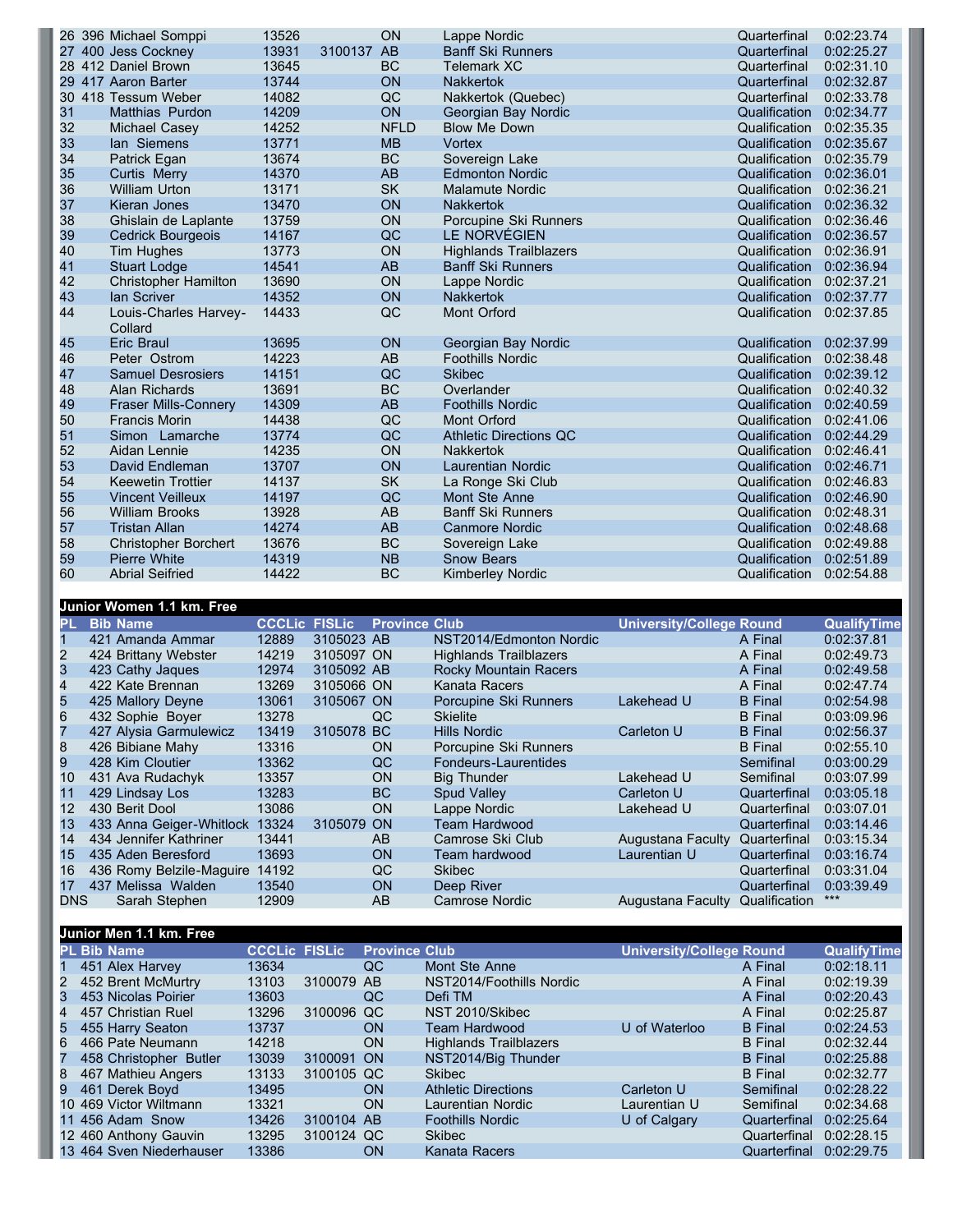| 14 468 Greg Field        | 13408 |            | <b>ON</b>   | <b>Big Thunder</b>         |                   | Quarterfinal 0:02:32.83 |  |
|--------------------------|-------|------------|-------------|----------------------------|-------------------|-------------------------|--|
| 15 472 Rémi Doiron       | 13601 | 3100108 QC |             | <b>Skielite</b>            |                   | Quarterfinal 0:02:36.50 |  |
| 16 459 Cam Moore         | 13566 | 3100125 ON |             | Team Hardwood              |                   | Quarterfinal 0:02:28.08 |  |
| 17 463 Jesse Winter      | 13204 | 3100133 ON |             | NTDC/North Bay Nordic      | Lakehead U        | Quarterfinal 0:02:29.32 |  |
| 18 471 Antoine Plouffe   | 13136 |            | QC          | <b>Skibec</b>              |                   | Quarterfinal 0:02:35.71 |  |
| 19 473 Adam Doogan-Smith | 13273 |            | AB.         | Camrose Ski Club           | Augustana Faculty | Quarterfinal 0:02:37.52 |  |
| 20 474 Matthew Schoales  | 13484 | 3100129 ON |             | <b>Big Thunder</b>         | Lakehead U        | Quarterfinal 0:02:38.67 |  |
| 21 475 Andrew Casey      | 13500 |            | <b>NFLD</b> | NTDC/Blow Me Down          | Lakehead U        | Quarterfinal 0:02:39.28 |  |
| 22 454 John Rennie       | 13285 | 3100127 ON |             | NTDC/Nakkertok             |                   | Quarterfinal 0:02:22.16 |  |
| 23 462 Michaël Mayer     | 13602 |            | QC          | Defi TM                    |                   | Quarterfinal 0:02:28.62 |  |
| 24 470 Francois Pepin    | 13152 |            | QC          | <b>Skibec</b>              |                   | Quarterfinal 0:02:34.82 |  |
| 25 476 Matt Pavlik       | 14198 |            | <b>ON</b>   | <b>Big Thunder</b>         |                   | Quarterfinal 0:02:42.57 |  |
| 26 465 Robert Martin     | 12921 | 3100114 ON |             | NTDC/Porcupine Ski Runners | Lakehead U        | Quarterfinal 0:02:31.60 |  |
| 27 477 Kyle Schrama      | 13375 |            | AB          | Camrose Ski Club           | Augustana Faculty | Quarterfinal 0:02:49.15 |  |

## **Open Women 1.1 km. Free**

| NST2010/Skielite<br>$\mathbf{1}$<br>481 Daria Gaiazova<br>12929<br>3105040 QC<br>A Final<br>$\overline{\mathbf{c}}$<br>5776<br>1341704 AB<br><b>Foothills Nordic/EXEL</b><br>U of Calgary<br>A Final<br>484 Rhonda Sandau<br>3<br>6345<br>488 Magi Scallion<br>3105070 AB<br><b>Banff Ski Runners</b><br>A Final | 0:02:38.55<br>0:02:43.74<br>0:02:46.80<br>0:02:44.40<br>0:02:40.91 |
|------------------------------------------------------------------------------------------------------------------------------------------------------------------------------------------------------------------------------------------------------------------------------------------------------------------|--------------------------------------------------------------------|
|                                                                                                                                                                                                                                                                                                                  |                                                                    |
|                                                                                                                                                                                                                                                                                                                  |                                                                    |
|                                                                                                                                                                                                                                                                                                                  |                                                                    |
| 4<br>485 Christine Bisson<br>5949<br>1341025 QC<br>Mont Ste Anne<br>A Final<br>Laval                                                                                                                                                                                                                             |                                                                    |
| 5<br>3823<br>1129177 NB<br>483 Milaine Theriault<br>NST2006/Husky<br><b>B</b> Final                                                                                                                                                                                                                              |                                                                    |
| 6<br>5981<br>3105002 NWT<br><b>Fort Smith</b><br><b>B</b> Final<br>491 Sarah Daitch                                                                                                                                                                                                                              | 0:02:50.39                                                         |
| $\overline{7}$<br>5866<br>1324923 AB<br>U of Alberta<br>486 Tara Whitten<br><b>Edmonton Nordic/EXEL</b><br><b>B</b> Final                                                                                                                                                                                        | 0:02:46.09                                                         |
| 8<br>5090<br>3105020 ON<br><b>B</b> Final<br>492 Rebecca Puiras<br>Lappe Nordic                                                                                                                                                                                                                                  | 0:02:51.20                                                         |
| $\overline{9}$<br>12918<br>3105019 ON<br>NST2010/Nakkertok<br>482 Perianne Jones<br>Semifinal                                                                                                                                                                                                                    | 0:02:39.53                                                         |
| 5573<br>ON<br>10<br>Porcupine Ski Runners<br>U of Waterloo<br>487 Andrea Dupont<br>Semifinal                                                                                                                                                                                                                     | 0:02:46.14                                                         |
| ON<br>12523<br>11<br>489 Catherine (Rena) Bode<br><b>Big Thunder</b><br>Lakehead U<br>Quarterfinal                                                                                                                                                                                                               | 0:02:47.37                                                         |
| 12<br>12494<br>1341316 AB<br>Foothills/X-C.com<br>494 Brooke Gosling<br>Quarterfinal                                                                                                                                                                                                                             | 0:02:53.10                                                         |
| 13<br>496 Sarah Peters<br>6434<br>1365081 BC<br>Strathcona<br>Quarterfinal                                                                                                                                                                                                                                       | 0:02:58.37                                                         |
| 5778<br>Foothills Nordic/X-C.Com<br>14<br>498 Shayla Swanson<br>1341898 AB<br>Quarterfinal                                                                                                                                                                                                                       | 0:03:00.12                                                         |
| 15<br>13114<br>501 Alexia Pichard-Jolicoeur<br>QC<br>Mont Ste Anne<br>Laval<br>Quarterfinal                                                                                                                                                                                                                      | 0:03:01.07                                                         |
| 6455<br>1340928 BC<br>16<br>490 Jacqui Benson<br>Quarterfinal<br>Caledonia Nordic                                                                                                                                                                                                                                | 0:02:49.93                                                         |
| 17<br>6418<br>493 Tasha Betcherman<br>1333459 ON<br>Lappe Nordic<br>Quarterfinal                                                                                                                                                                                                                                 | 0:02:51.31                                                         |
| 6672<br>18<br>3105015 ON<br><b>Big Thunder</b><br>495 Kerrie Fabius<br>Quarterfinal                                                                                                                                                                                                                              | 0:02:56.01                                                         |
| 19<br>4881<br>499 Megan McTavish<br>1341510 ON<br><b>XC Ottawa</b><br>Quarterfinal                                                                                                                                                                                                                               | 0:03:00.44                                                         |
| 12729<br>20<br>ON<br>Lakehead U<br>505 Linnaea Kershaw<br><b>Big Thunder</b><br>Quarterfinal                                                                                                                                                                                                                     | 0:03:07.49                                                         |
| 21<br>12659<br>ON<br><b>Team Hardwood</b><br>Lakehead U<br>507 Amanda Holdsworth<br>Quarterfinal                                                                                                                                                                                                                 | 0:03:09.16                                                         |
| 22<br>12692<br>497 Megan Hudson<br>3105018 AB<br>U of Alberta<br><b>Edmonton Nordic</b><br>Quarterfinal                                                                                                                                                                                                          | 0:02:58.83                                                         |
| 23<br>13514<br>ON<br>500 Eva Szabo<br><b>XC Ottawa</b><br>Carleton U<br>Quarterfinal                                                                                                                                                                                                                             | 0:03:00.80                                                         |
| ON<br>24<br>13203<br><b>XC Ottawa</b><br>502 Linnea Rudachyk<br>Carleton U<br>Quarterfinal                                                                                                                                                                                                                       | 0:03:02.47                                                         |
| 25<br>3105026 QC<br>12545<br>Club Nordique MSA<br>508 Julie Bisson<br>Laval<br>Quarterfinal                                                                                                                                                                                                                      | 0:03:09.46                                                         |
| 12873<br>3105012 AB<br>26<br>503 Marcia Birkigt<br>Camrose Ski Club/XC.com<br>Augustana Faculty<br>Quarterfinal                                                                                                                                                                                                  | 0:03:02.68                                                         |
| 27<br>13366<br>506 Kelly Henry<br>ON<br><b>Big Thunder</b><br>Quarterfinal                                                                                                                                                                                                                                       | 0:03:08.44                                                         |
| ON<br>28<br>509 Carley Kenwell<br>13368<br>Laurentian U<br><b>Laurentian Nordic</b><br>Quarterfinal                                                                                                                                                                                                              | 0:03:11.17                                                         |
| ON<br>29<br>12883<br>510 Sarah Mamen<br><b>Carleton University</b><br>Carleton U<br>Quarterfinal                                                                                                                                                                                                                 | 0:03:12.67                                                         |
| 30<br>13209<br>AB<br>Sharon Hogg<br><b>Foothills Nordic</b>                                                                                                                                                                                                                                                      | Qualification 0:03:15.97                                           |
| 31<br>12775<br><b>NFLD</b><br><b>Stephanie Corrbett</b><br>Augustana Faculty<br><b>Menihek Nordic</b>                                                                                                                                                                                                            | Qualification 0:03:16.08                                           |
| 32<br>6630<br>ON<br>Lakehead U<br>Emily Hayman<br><b>Big Thunder</b>                                                                                                                                                                                                                                             | Qualification 0:03:18.27                                           |
| 33<br>BC<br>14277<br><b>UNBC Nordic</b><br><b>UNBC</b><br>Marnie Graf                                                                                                                                                                                                                                            | Qualification 0:03:23.15                                           |
| 34<br>14355<br>AB<br>U of Calgary<br>Mary Edgar<br><b>Foothills Nordic</b>                                                                                                                                                                                                                                       | Qualification 0:03:38.13                                           |
| DNF 504 Karla Mika<br>3105085 ON<br>5378<br>Highlands Trailblazers/EXEL<br>Qualification                                                                                                                                                                                                                         | $***$                                                              |
| <b>DNS</b><br><b>Madeleine Williams</b><br>6409<br>3105007 AB<br>NST2010/Edmonton Nordic<br>Qualification                                                                                                                                                                                                        | $***$                                                              |
| <b>DNS</b><br>3485<br><b>XC Ottawa</b><br>Sheila Kealey<br>3105048 ON<br>Qualification                                                                                                                                                                                                                           | $***$                                                              |

## **Open Men 1.1 km. Free**

| PL. | <b>BibName</b>                | <b>CCCLic</b> | <b>FISLic</b> | <b>Province Club</b> |                                 | <b>University/CollegeRound</b> |                         | <b>QualifyTime</b> |
|-----|-------------------------------|---------------|---------------|----------------------|---------------------------------|--------------------------------|-------------------------|--------------------|
|     | 511 Phil Widmer               | 13040         | 3100042 AB    |                      | NST2010/Banff Ski Runners       |                                | A Final                 | 0:02:13.28         |
|     | 522 Drew Goldsack             | 5835          | 3100004 AB    |                      | NST2006/Rocky Mountain Racers   |                                | A Final                 | 0:02:22.07         |
| З   | 524 Adam Kates                | 6082          | 1342647 ON    |                      | Soo Finnish/EXEL                |                                | A Final                 | 0:02:23.39         |
| 4   | 538Dan Roycroft               | 6551          | 1282243 ON    |                      | NST2006/Arrowhead Nordic        |                                | A Final                 | 0:02:29.03         |
| 5.  | 515 Christopher Werrell 12872 |               | 3100098 BC    |                      | Omineca Ski Club                |                                | <b>B</b> Final          | 0:02:19.16         |
| 6   | 514 Graham Nishikawa 12673    |               | 3100034 YT    |                      | NST 2010/Whitehorse XC Ski Club |                                | <b>B</b> Final          | 0:02:18.56         |
|     | 513David Nighbor              | 12477         | 3100033 ON    |                      | NST2010/North Bay Nordic        |                                | <b>B</b> Final          | 0:02:16.85         |
| 8   | 516Skeets Morel               | 12829         | 3100095 ON    |                      | NTDC/Georgian Nordic            | Lakehead U                     | <b>B</b> Final          | 0:02:19.47         |
| 9   | 520 Gordon Jewett             | 5283          | 1248875 AB    |                      | <b>Foothills Nordic/EXEL</b>    |                                | Semifinal               | 0:02:21.09         |
| 10  | 529Tom McCarthy               | 6540          |               | <b>ON</b>            | <b>XC Ottawa</b>                |                                | Semifinal               | 0:02:24.80         |
| 11  | 512 Sean Crooks               | 12620         | 3100017 ON    |                      | NST2010/Big Thunder             |                                | Quarterfinal 0:02:16.73 |                    |
| 12  | 517 Stefan Kuhn               | 5744          | 1321237 AB    |                      | Edmonton Nordic/XC.COM          |                                | Quarterfinal 0:02:19.53 |                    |
| 13  | 523Ian Murray                 | 5576          | 3100032 NS    |                      | North Highlands                 |                                | Quarterfinal 0:02:23.15 |                    |
| 14  | 526 Philippe Trudel           | 13417         |               | QC                   | Defi TM                         |                                | Quarterfinal 0:02:24.47 |                    |
| 15  | 540 Mike Arque                | 6070          | 3100000 NWT   |                      | Yellowknife                     |                                | Quarterfinal 0:02:29.33 |                    |
| 16  | 518 Erik Carleton             | 5398          | 1327154 AB    |                      | <b>Rocky Mountain Racers</b>    |                                | Quarterfinal 0:02:20.35 |                    |